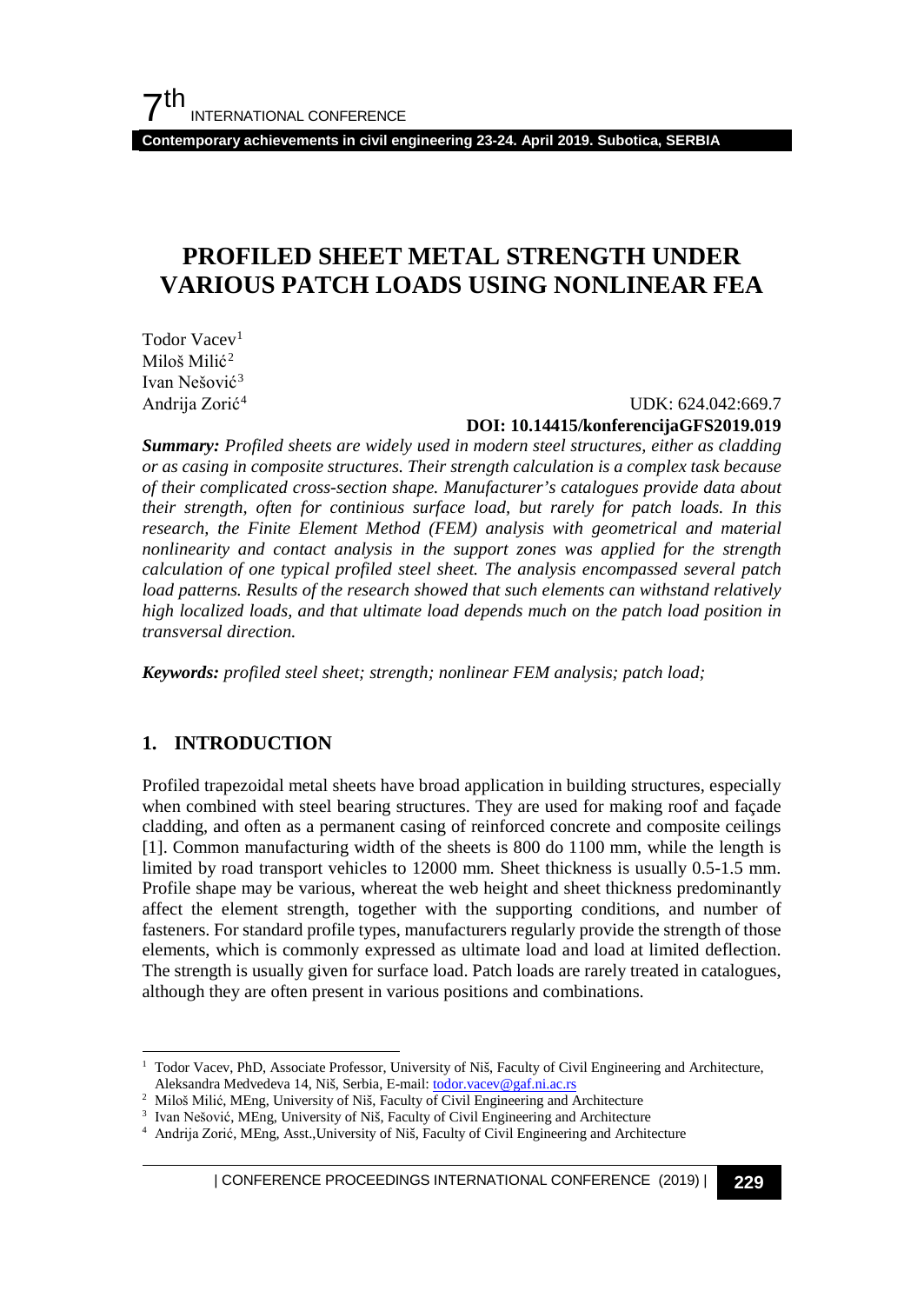# 7. МЕЂУНАРОДНА КОНФЕРЕНЦИЈА

#### **Савремена достигнућа у грађевинарству 23-24. април 2019. Суботица, СРБИЈА**

The most often method of strength determination for such structures is analytical, which assumes the profiled sheet as a line girder. Experimental methods [2] are also used, but they demand reliable experimental equipment, qualified operators, and significant cost. Finally, strength determination can be also efficiently performed by FEM and advanced software that enable nonlinear analysis in geometrical and material domain.

## **2. SETTING OF THE PROBLEM**

In this paper, the strength of a standard trapezoidal steel sheet denoted as 150/280, was analysed (Fig. 1). This type of trapezoidal steel sheet is produced by many manufacturers worldwide. The analysis of strength was done using FEM, and the obtained results were compared with other sources and methods. Subject of the analysis was one sheet, 840 mm wide, set horizontally over span of 9000 mm. The sheet was supported on two steel plates acting as purlin flanges, which were not subject of the analysis. The adopted steel material was S235, and the sheet thickness was 1.00 mm.



*Fig. 1. Trapezoidal sheet 150/280; a) view; b) geometry.*

## **3. FEM MODELLING**

#### **3.1 Geometry and material**

The FE model consisted of three separate bodies: sheet metal (1 mm thick) and two supporting plates (10 mm thick). The working diagram for steel,  $\sigma$ -*ε*, is represented by bilinear function with kinematic hardening. The modulus of elasticity was E=210 GPa, yield point  $f_y=235$  MPa, and the tangent modulus of elasticity was  $E_T=0.01E=2.1$  GPa (Fig. 2). Fastening of the profiled sheets with the purlins is commonly realized using selftapping screws. Here they were modelled as line elements of BEAM type, with cross section characteristics according to the fastening device diameter (Ø5 mm). Material behaviour of the fastener was adopted as elastic.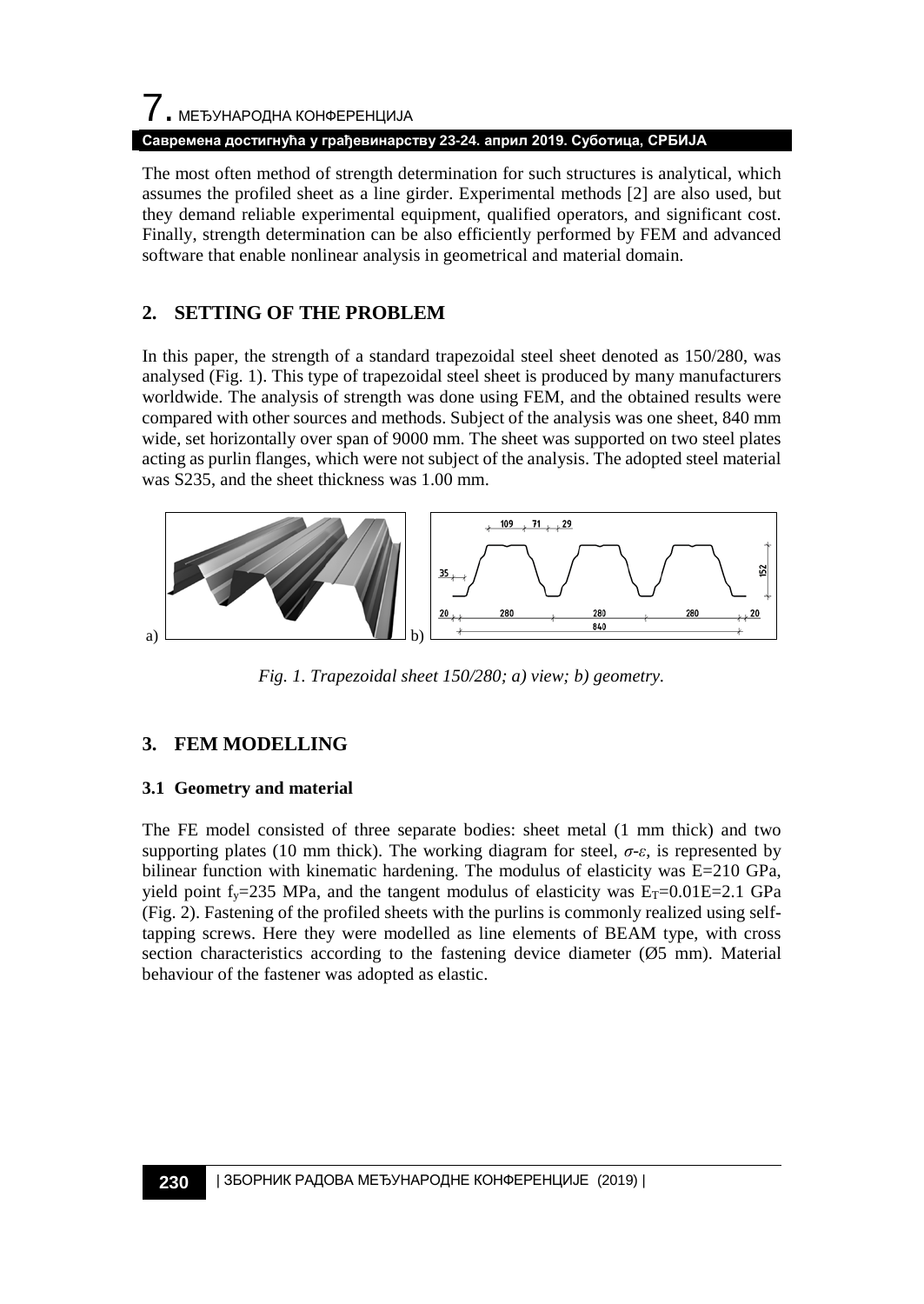## $7<sup>th</sup>$ INTERNATIONAL CONFERENCE

**Contemporary achievements in civil engineering 23-24. April 2019. Subotica, SERBIA**



*Fig. 2. Working diagram for steel*

## **3.2 Meshing of the model**

Geometrical models were meshed by shell finite elements, and special contact connection elements were used at the locations where the profiled sheet rests on the purlins. The mesh density was locally increased near supports, across the length of 400 mm. Global element size was 40 mm, and local, in the support area, 20 mm (Fig. 3) [3].



*Fig. 3. Mesh density, detail of the support;*

## **3.3 Boundary conditions, load and analysis parameters**

Resting of the profiled sheet on the support plates implies compression forces transferring from the sheet to the plates, but also separation of some parts of the sheet due to its deformation. Because of that, contact analysis was applied, which enables that compression forces can be generated, but not tension. The longitudinal displacements (Ydirection) of the profiled sheet metal were set as restrained on one end, and free on the other end, that is, one purlin was movable in Y-direction. The analysis was done for 2 support conditions: a)  $Z=2$  fasteners and support width B=40 mm; b)  $Z=8$  fasteners and support width B=200 mm. Load was applied on patch surfaces approx. 100x100 mm, with intensity of 5 kN per one patch. All load patches were set at midspan, with 5 different load patterns (Fig. 4). The load was acting over the top flanges of the sheet metal.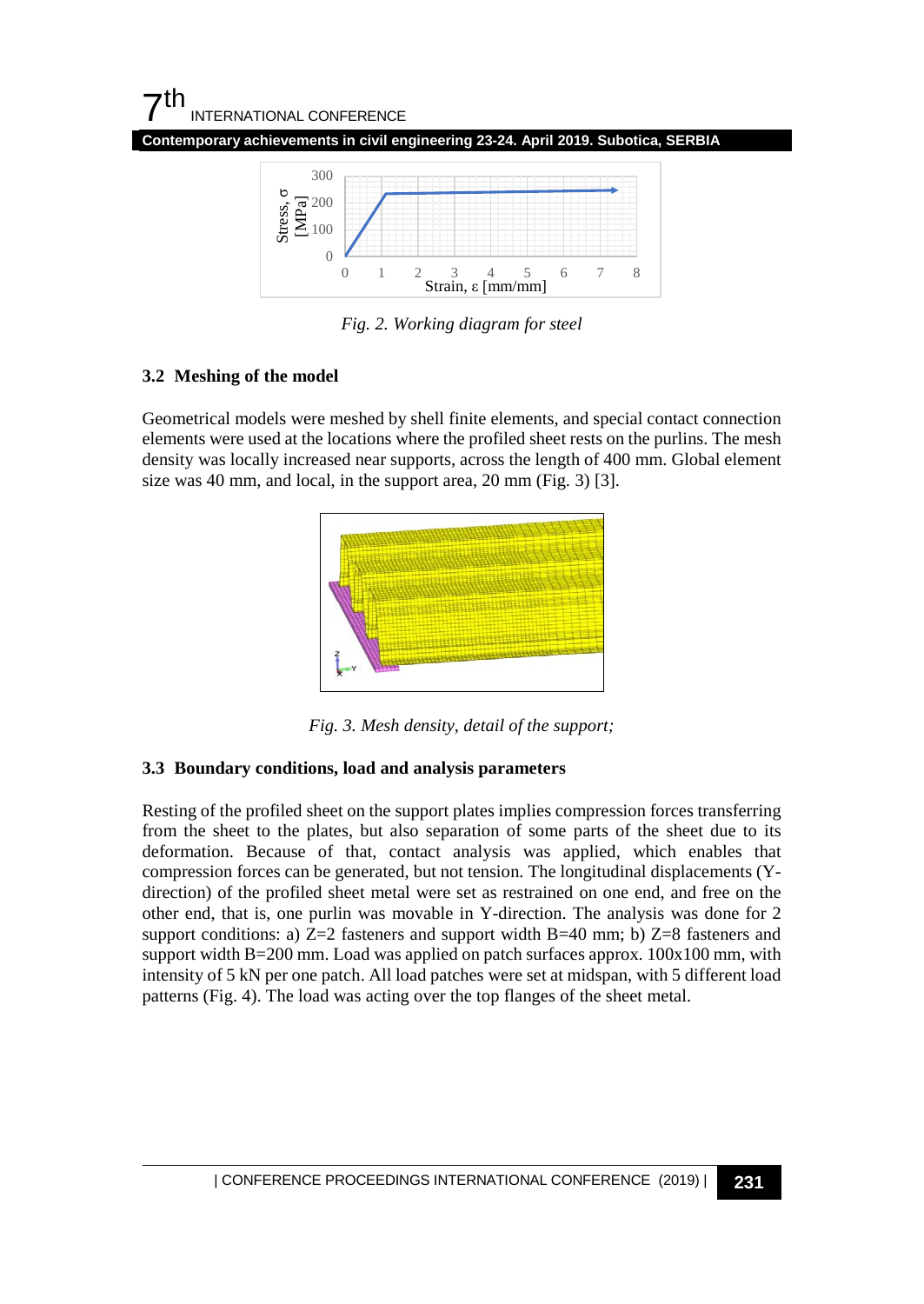

*Fig. 4. Load patterns: a) P1; b) P2; c) P1+P2; d) P1+P3; e) P1+P2+P3;*

A nonlinear static analysis with geometrical and material nonlinearity was conducted, using software FEMAP with NX NASTRAN [4]. The geometrical nonlinearity included large displacements, to predict possible buckling. The material nonlinearity allows for the plasticization of the structure. The load was applied incrementally, in 20 steps.

## **4. FEM ANALYSIS RESULTS**

## **4.1 Ultimate load**

The FEM analysis results regarding ultimate load, max. stress, and deflection are presented in Table 1. Comparative values of the ultimate load for two applied support conditions are given in Fig. 5.

| Group          | <b>Model label</b>    | Load<br>pattern         | $\Sigma$ P<br>[kN] | B<br>[mm] | z<br>H         | Pult<br>[kN] | $\sigma_{\text{e} \text{qu}}$<br>[MPa] | <b>Y</b> max<br>[mm] | L/y<br>[-] |
|----------------|-----------------------|-------------------------|--------------------|-----------|----------------|--------------|----------------------------------------|----------------------|------------|
| A1             | L9-Z2-B040 (P2)       | $\circ\circ\bullet$     | 5                  | 40        | $\overline{c}$ | 2.25         | 292                                    | 111                  | 81         |
| A2             | L9-Z2-B040 (P1)       | $\circ\bullet\circ$     | 5                  | 40        | $\mathfrak{D}$ | 3.21         | 295                                    | 123                  | 73         |
| A3             | L9-Z2-B040 (P1+P2)    | $\circ\bullet\bullet$   | 10                 | 40        | $\overline{c}$ | 3.68         | 303                                    | 112                  | 80         |
| A4             | L9-Z2-B040 (P2+P3)    | $\bullet\circ\bullet$   | 10                 | 40        | 2              | 2.75         | 266                                    | 51                   | 176        |
| A5             | L9-Z2-B040 (P1+P2+P3) | $\bullet\bullet\bullet$ | 15                 | 40        | $\mathfrak{D}$ | 5.34         | 304                                    | 110                  | 82         |
| B1             | L9-Z8-B200 (P2)       | $\circ\circ\bullet$     | 5                  | 200       | 8              | 2.34         | 289                                    | 95                   | 95         |
| B <sub>2</sub> | $L9-Z8-B200(P1)$      | $\circ \bullet \circ$   | 5                  | 200       | 8              | 3.41         | 313                                    | 125                  | 72         |
| B <sub>3</sub> | $L9-Z8-B200 (P1+P2)$  | $\circ\bullet\bullet$   | 10                 | 200       | 8              | 3.99         | 305                                    | 111                  | 81         |
| <b>B4</b>      | L9-Z8-B200 (P2+P3)    | $\bullet\circ\bullet$   | 10                 | 200       | 8              | 5.18         | 305                                    | 113                  | 80         |
| B <sub>5</sub> | L9-Z8-B200 (P1+P2+P3) | $\bullet\bullet\bullet$ | 15                 | 200       | 8              | 5.70         | 309                                    | 109                  | 83         |

*Table 1. FEA results (L=9000 mm)*



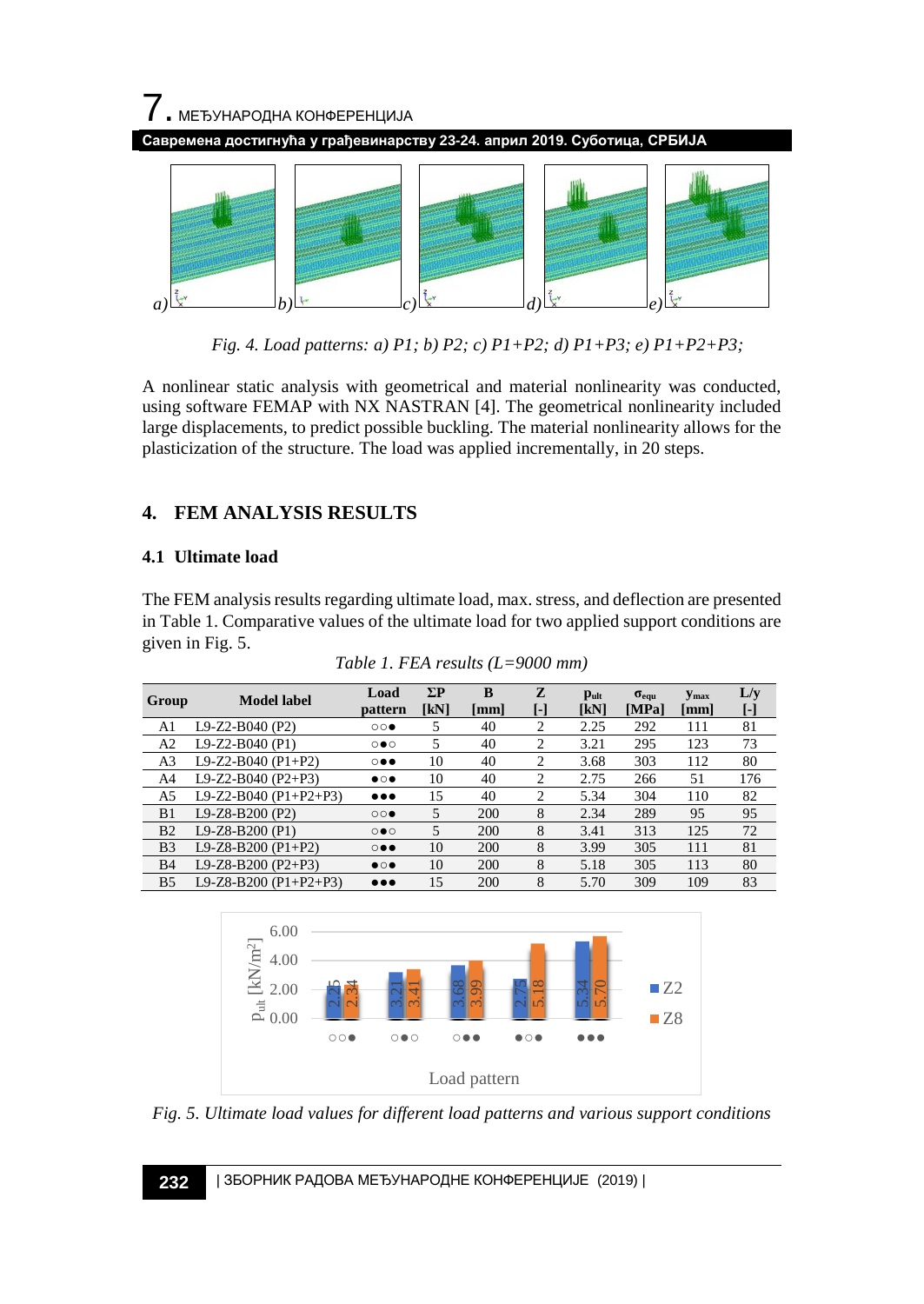## $7<sup>th</sup>$ INTERNATIONAL CONFERENCE

#### **Contemporary achievements in civil engineering 23-24. April 2019. Subotica, SERBIA**

From the Fig. 5 one may note that the model group "B" always gives higher values of ultimate load for same load pattern. The difference ranges from 4-8%. Reason for this is obviously the way of supporting. Namely, the model group with support width B=40 mm and number of fasteners  $Z=2$  is closer to the pin joint, while the model group with support width  $B=200$  mm and number of fasteners  $Z=8$  is closer to the fixed joint. Manufacturer's catalogues sometimes provide the data about the support width, and they vary from 40 to 230 mm [5, 6, 7, 8, 9, 10], but not the number of fasteners. This analysis example shows that number of fasteners may be of prominent importance, so the catalogues should include corresponding guidelines.

Next important observation is that generally all models withstand patch loads that are far higher than common design value of P=1 kN, which substitutes load from one workman at the most unfavourable place in the structure. Bearing capacity of the structure exceeds the nominal value of 1 kN from 225 up to 570 %. This phenomenon points to the existence of significant load reserve, which can be of crucial importance in case of accidental loading.

Besides the pure load intensity, the load disposition also plays prominent role. It is wellknown that design codes demand setting of the patch (or concentrated) load at "the most unfavourable location", as mentioned above. It implies the midspan regarding the longitudinal direction, but nothing is said about the transverse postion of the load. From this research, one may see that symmetrically set loads produce higher ultimate strength than the unsymmetrical. Moreover, increasing of the patch number from one to two, and finally three patches, gives higher strength values.

## **4.2 Local deformation**

Following the results given in Fig. 5, further considerations regarding strength are limited to the model group "*B*", as a more efficient one. Fig. 6 presents total deformation contours for group model "*B*" (from the lowest to the highest), and based on it, corresponding observations regarding local deformation are derived:

1. B1 – one asymmetric force; shows high local deformation, as vertical, as well as lateral; the opposite profile wave (left) takes no part in load reception, the middle one takes some part of the load.

2. B2 – one symmetric force in the middle crest; modest local deformation; both outer profile waves take part in load reception.

3. B3 – two forces set assymmetrically; local deformation is prominent, especially at the outer wave; again, the unloaded wave takes little part in load reception.

4. B4 – two forces set symmetrically; local deformation is present but lower than in B3; the middle (unloaded) wave takes part in load reception, especially the ribs.

5. B5 – three forces set symmetrically; local deformation is present but lower than in B3 and B4, the highest is in the middle; outer waves take part in load reception and prevent large lateral deformation.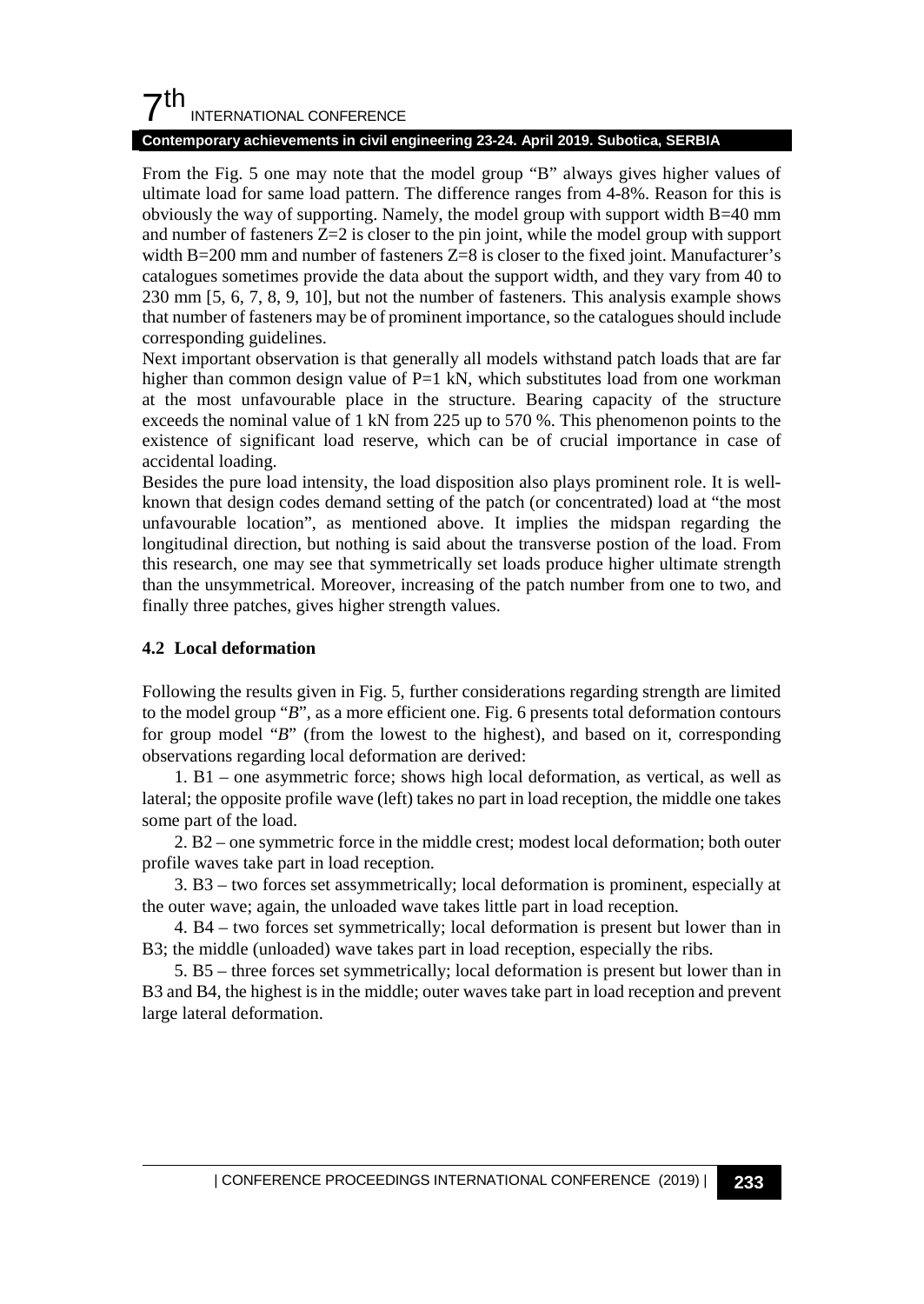

*Fig. 6. Total deformation contours for group model B; a) B1; b) B2; c) B3; d) B4; e) B5.*

The observations given above imply two interesting facts:

a) first, lateral symmetry in loading improves the structural behaviour, i.e., its strength;

b) second, higher number of load spots improves the structural behaviour, i.e., its strength.

Here it must be remarked that all patch loads had the same intensity of 5 kN, meaning that total load intensity varied depending on the patch load number fom 5-15 kN. Irrespective of this, the obtained ultimate load always stands for total load. Consequence of this is that ultimate load should be distributed in optimal way in order to achieve max. strength. The most optimal way, according to this research is three forces set symmetrically. Of course, if the construction condition require loading in two, or one point (patch), than the symmetry principle should be applied.

#### **4.3 Local stresses**

The local stress values near the load patches (Fig. 7) do not follow the strength rank described above. Namely, the best model regarding ultimate load, *B3*, with two forces set assymmetrically, exhibited the highest local stresses (299 MPa). Interesting, the model *B2*, with one symmetric force in the middle crest showed the lowest stress values (243 MPa). Nevertheless, overall stress differences do not exceed 19 %. Excluding the model B2, the differences drop to only 6 %, which confirms the reliability of the numerical model. On the other hand, all stress values exceed the yield point for the adopted steel material (235 MPa). However, one must bear in mind that the analysis shows ultimate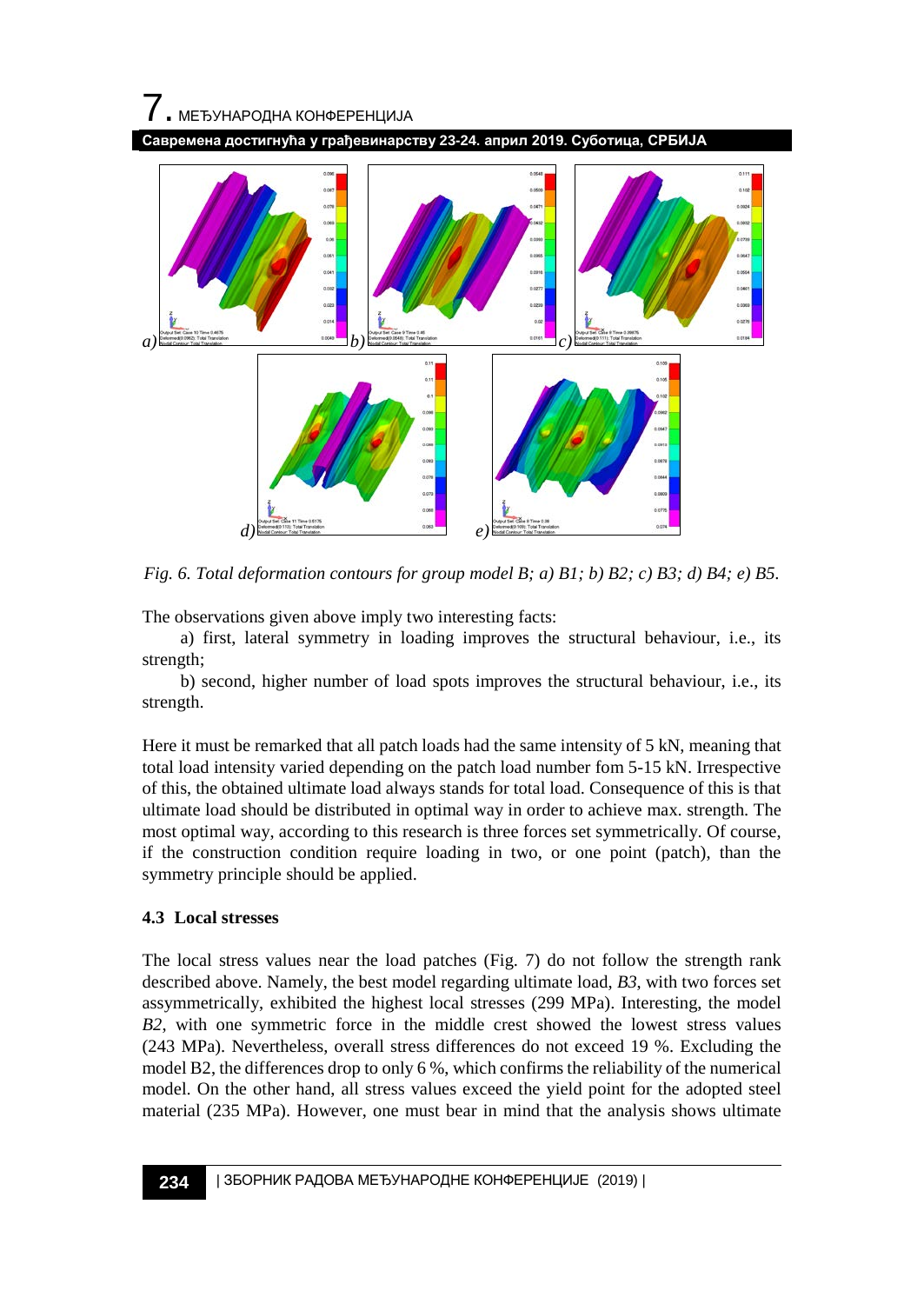## $\mathbf{7}$ th INTERNATIONAL CONFERENCE

**Contemporary achievements in civil engineering 23-24. April 2019. Subotica, SERBIA**

values, without any safety factor implemented, which would be mandatory for design practice.



*Fig. 7. Von Mises stress contours for group model B; a) B1; b) B2; c) B3; d) B4; e) B5.*

It has to be added that in most models the local max. stress values in the vicinity of the loaded patches were at the same time the max. values for the whole model. Nevertheless, there were three exceptions, which are presented in Fig. 8. Namely, in those models the max. stresses were located at the supports, implying that supporting zones can be as critical as the load zones. However, stress levels at those supports were very close to those in the loaded regions.



*Fig. 8. Von Mises stress contours – absolute maximum; a) L9-Z2-B040 (P2+P3); b) L9-Z8-B200 (P1); c) L9-Z8-B200 (P1+P2)*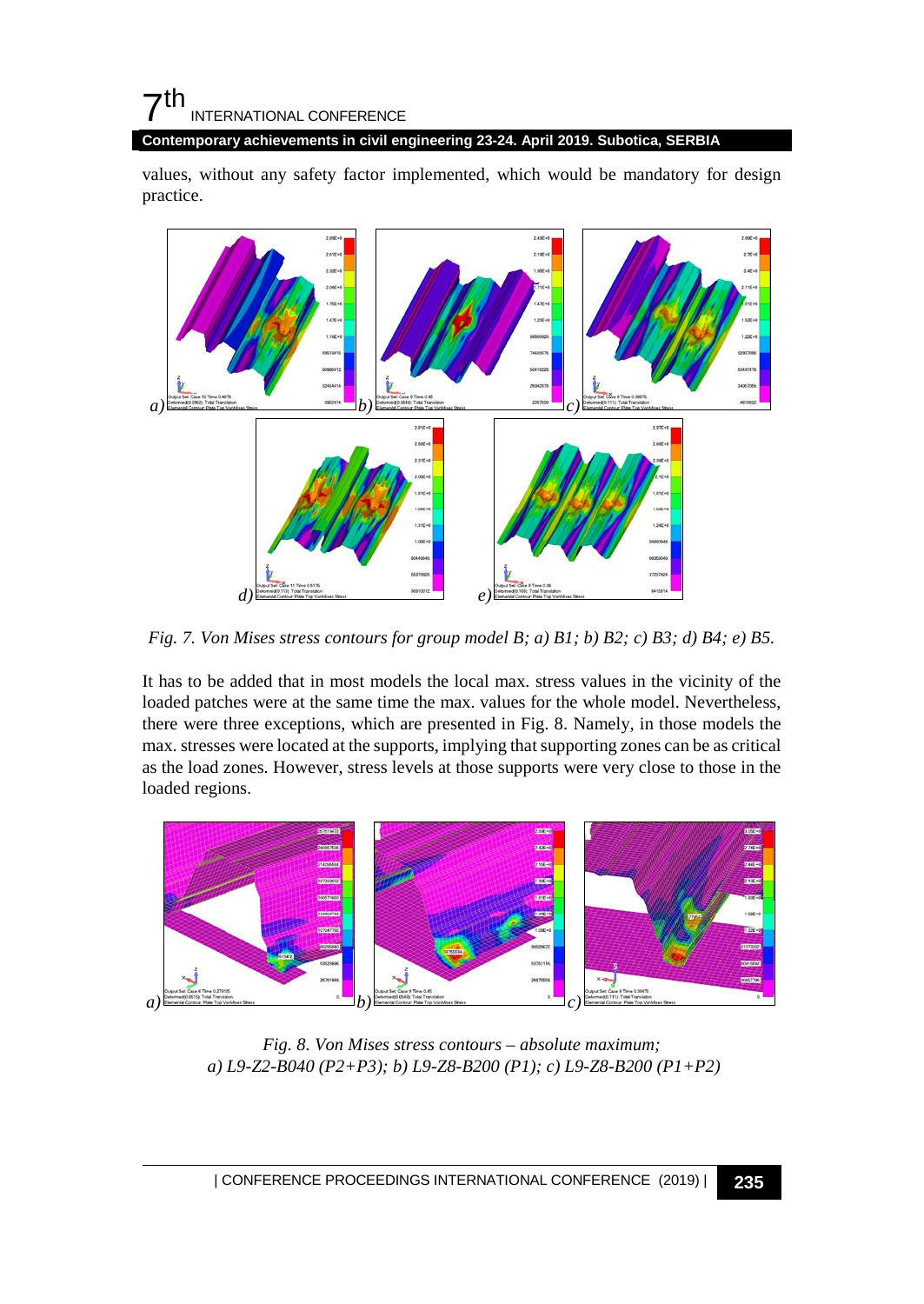#### **Савремена достигнућа у грађевинарству 23-24. април 2019. Суботица, СРБИЈА**

#### **4.4 Practical considerations**

The research started from the idea that structural strength of the profiled steel sheets under patch loads is insufficiently investigated, and that data about it is scarce. The most common application of patch load is, as mentioned, the occasional (or accidental) load from a workman on the roof. For such case, the obtained results do not provide satisfying recommendations since they dictate specified load disposition for optimal strength results, while the moving of the people on the roof is unpredictable. However, there are many practical cases where patch loads are implemented, e.g., mounting of antennas, flagpoles, ventilation ducts, lightning rods, and various equipment. For such cases, the consideration of optimal way of patch loading may be of high interest. The usual practice regarding the mounting of different installations over profiled sheet roof includes certain stiffenings, like plates, or doubling the profiled sheet. Thereat, the design engineer often does not dispose of reliable data considering the strength of the stucture. This research provides a reliable numerical model and gives useful guidelines for such cases, without need for any additional structural elements.

## **5. CONCLUSIONS**

The research treated strength of one typical trapezoidal steel sheet intended for long spans under patch loads. Manufacturers typically provide strength data regarding surface loads, but strength under patch loads is insufficiently investigated, and data about it is scarce. Here, two ways of structural supports, close to real practice, were considered: one close to the pinned support, and the other close to the fix support. The results show that the fixed supports give somewhat higher strength.

All analysed cases showed that the structure can withstand patch load that is far higher than the common code requirement of 1 kN, that is, the load reserve is 225 to 570 %.

The ultimate strength higly depended on the patch load position has. First, the lateral symmetry in loading improves the structural behaviour, i.e., its strength; second, higher number of load spots has the same effect.

Max. stresses are in most cases in the load zones, but, in some cases, the supporting zones can be also critical, so attention must be paid to those regions.

The conducted research may have significant practical use, especially for mounting of additional structures and devices on the sheet roof, like antennas, flagpoles, ventilation ducts, lightning rods, and various equipment. The research results provide optimal ways of mounting of such structures, and a reliable numerical model for design.

## **Acknowledgements and funding**

The study was funded by Ministry of Science and Technological Research of Republic of Serbia (grant number TR 36028).